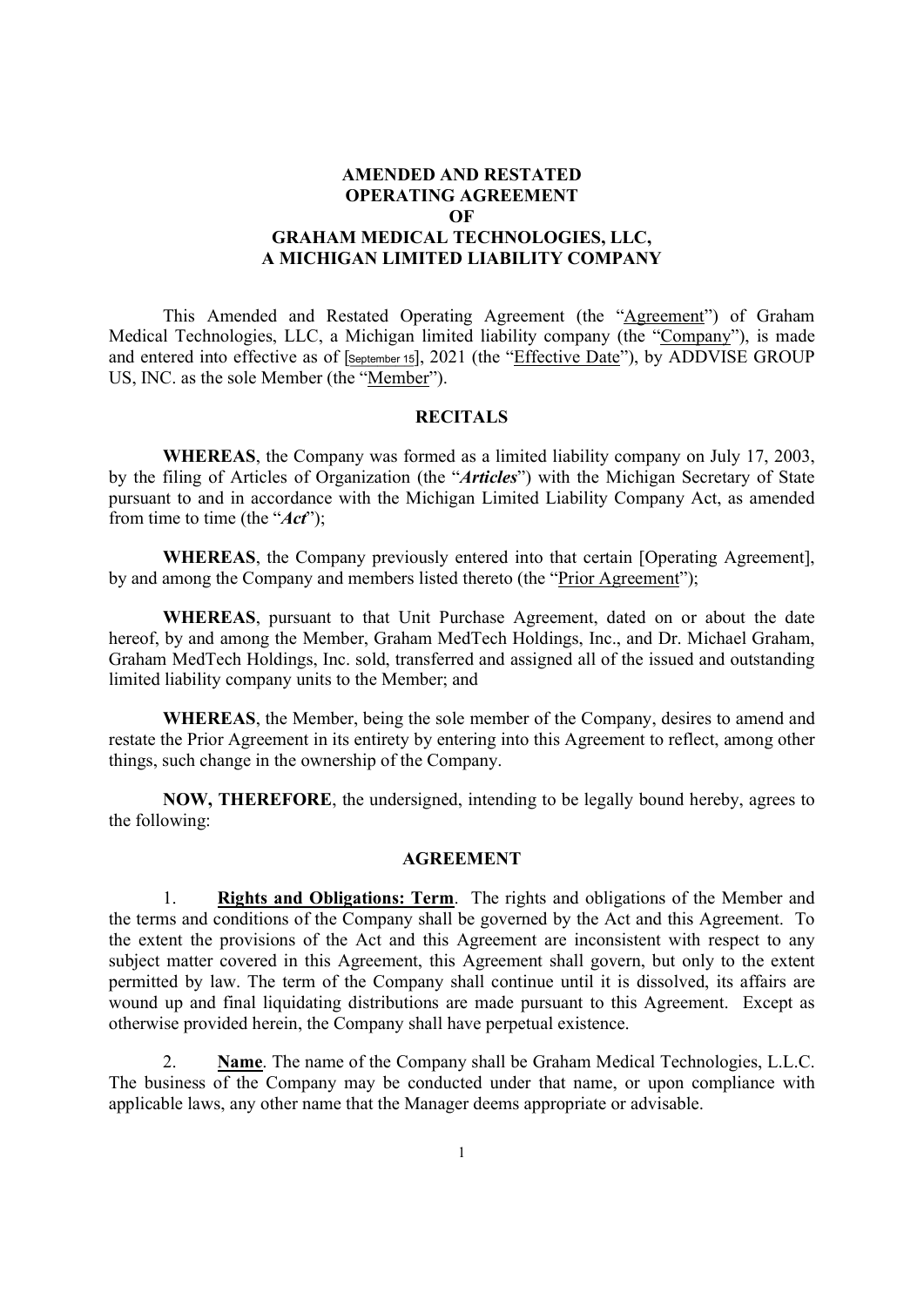3. Purpose. The purpose of the Company is to engage in any lawful activity which a limited liability company may carry on under the Act. Nothing in this Agreement shall prohibit the Member from engaging in any business, investment or other activity of any kind, even if such business, investment or activity is competitive with the Company's business.

4. Registered Office; Registered Agent. The name and address of the Company's registered agent for service of process in the State of Michigan is CSC-Lawyers Incorporating Service (Company), 2900 West Road, Suite 500, East Lansing, Ingham County, Michigan 48823. The Company's agent for service of process in Michigan may be changed at any time, subject to any limitations as provided in the Act.

5. Tax Classification; Requirement of Separate Books and Records and Segregation of Assets and Liabilities. The Member acknowledges that because the Company will have a single Member, pursuant to Treasury Regulation Section 301.7701-3, the Company shall be disregarded as an entity separate from its owner for U.S. federal income tax purposes until the effective date of any election the Company may make to change its classification for U.S. federal income tax purposes to that of a corporation by filing IRS Form 8832, Entity Classification Election or until the Company has more than one Member, in which case it would be treated as a partnership for U.S. federal income tax purposes (provided that the Company has not elected on Form 8832 to be treated as a corporation). In all events, however, the Company shall keep books and records separate from those of its sole Member and shall at all times segregate and account for all of its assets and liabilities separately from those of its sole Member.

6. Title to Assets; Transactions. The Company shall keep title to all of its assets in its own name and not in the name of its Member. The Company shall enter into and engage in all transactions in its own name and not in the name of its Member.

7. Member's Name and Address. The name and the business address of the Member is as set forth below. A Manager or any Member may change their address used for purposes of this Agreement upon notice thereof to the Company.

> ADDvise Group US, Inc. c/o ADDvise Group AB (publ) Grev Turegatan 3 114 46 Stockholm, Sweden

# 8. Capital Contributions.

(a) The Member shall not be required to lend any funds to the Company, make any capital contributions or other payments to the Company, or (except as required under the Act) repay any amount to the Company or any creditor of the Company. Capital contributions to the Company, to the extent made, shall be reflected on the books of the Company.

(b) The debts, obligations and liabilities of the Company, whether arising in contract, tort or otherwise, shall be solely the debts, obligations and liabilities of the Company,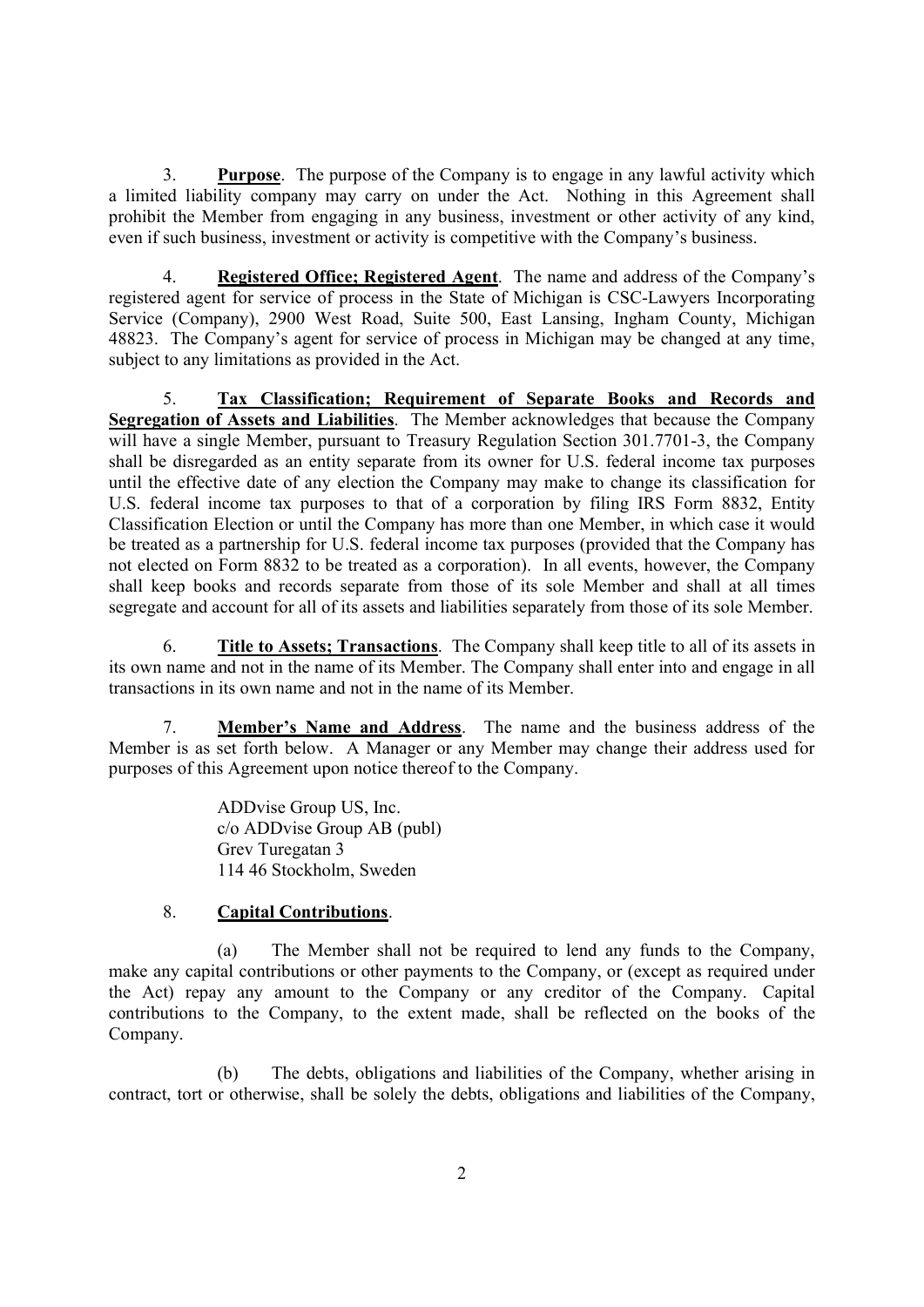and the Member shall not be obligated personally for any such debt, obligation or liability by reason of being a Member.

9. Liability of the Member. The Member shall not be liable for any debts or losses of capital or profits of the Company or be required to contribute or lend funds to the Company.

10. Distributions. Subject only to (i) the laws of fraudulent conveyance of the State of Michigan and (ii) any and all other contractual restrictions agreed to by the Company or its Member in writing, the Manager shall have authority to cause the Company to distribute cash or property to the Member, in such amounts, at such times and as of such record dates as the Manager shall determine.

## 11. Management.

(a) Manager; Term; Removal; Successors. The number of Managers of the Company shall be fixed from time to time by approval of the Member. The Member currently intends that the Company shall have one (1) initial manager (the "Manager") who shall initially be Rikard Akhtarzand. Unless the Manager resigns or is removed, such Manager shall hold office until a successor is elected and qualified. Any vacancy occurring for any reason in the position of Manager may be filled by approval of the Member.

(b) Authority. The business and affairs of the Company shall be managed exclusively by the Manager, provided however, that the Manager may delegate to officers the authority to carry out the Company's day to day functions. If, at any time, there is more than one Manager, all references to "Manager" shall mean "Managers" acting by unanimous agreement if there are two (2) Managers or by majority vote if there are more than two (2) Managers with each Manager having one (1) vote. The Manager shall have the power to do any and all acts necessary or convenient to or for the furtherance of the purposes of the Company described herein, including all powers, statutory or otherwise, which may be delegated to the Manager by the Member under the laws of the State of Michigan. Any Manager is hereby designated as an authorized person, to execute, deliver and file any certificates (and any amendments and/or restatements thereof) necessary for the Company to qualify to do business in any jurisdiction in which the Company may wish to conduct business. Without limiting the general intent that all key business decisions of the Company may be made exclusively by the Manager, or be agreed upon by a majority of the Managers if there are two (2) or more Mangers, it is expressly agreed that no Manager shall, on behalf of the Company, without the prior oral or written approval of the Member: (i) loan any Company funds; (ii) incur any obligation on the credit of or binding on the Company except in the ordinary course of the Company's business; (iii) transfer, hypothecate, compromise or release any Company claim except for payment in full; and (iv) sell, lease or hypothecate any Company property or enter into any contract for such purpose other than in the ordinary course of the Company's business.

(c) Officers. The Manager may provide for the election of officers of the Company and may determine the powers, duties and compensation of such officers.

12. Limitation of Liability; Indemnification. Notwithstanding any other provision to the contrary contained in this Agreement, neither the Member nor any Manager shall be liable,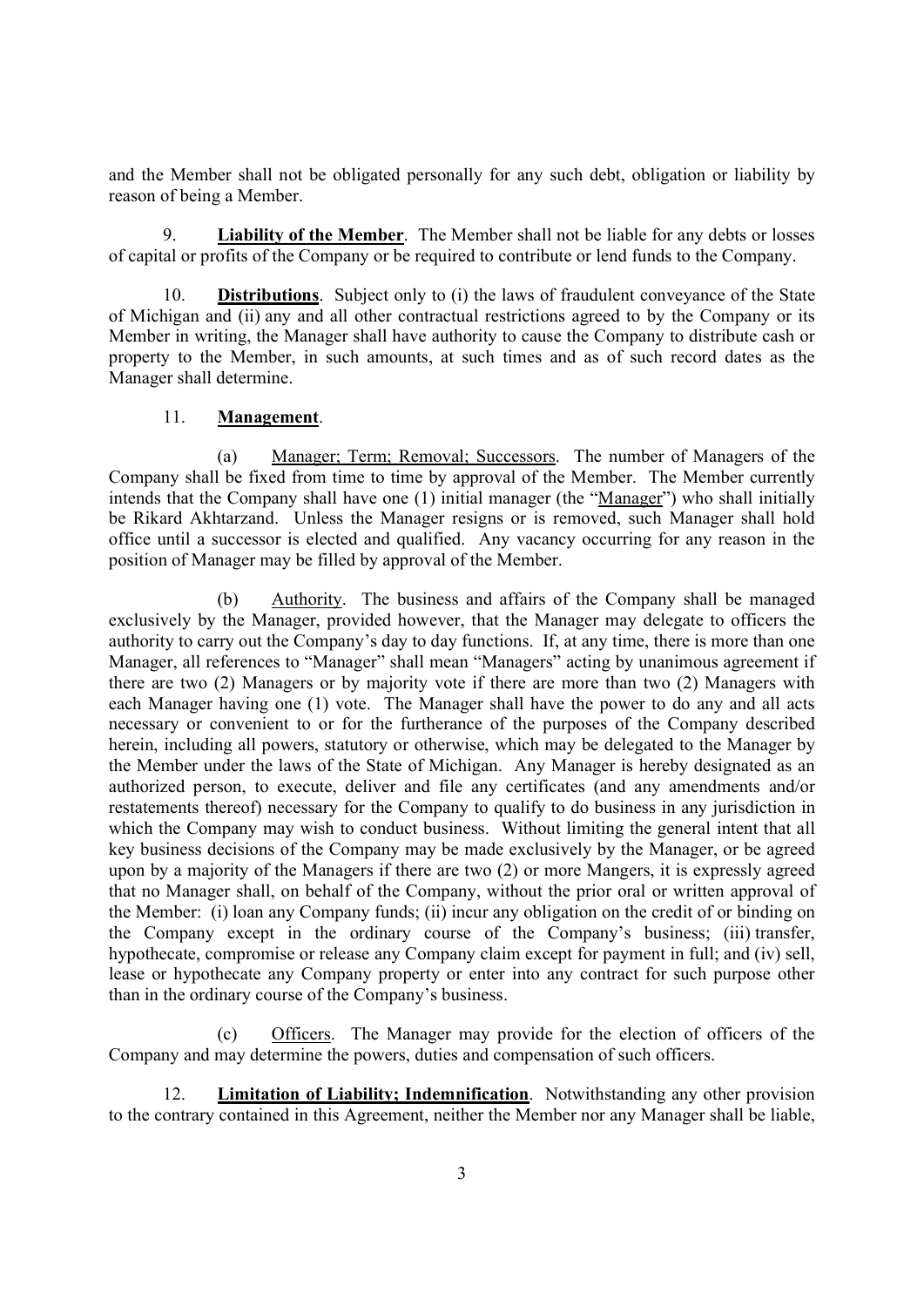responsible, or accountable in damages or otherwise to the Company or to the Member or assignee of the Member for any loss, damage, cost, liability, or expense incurred by reason of or caused by any act or omission performed or omitted by such Member or Manager, whether alleged to be based upon or arising from errors in judgment, negligence, or breach of duty (including alleged breach of any duty of care or duty of loyalty or other fiduciary duty), except for (i) acts or omissions the Member or Manager knew at the time of the acts or omissions were clearly in conflict with the interest of the Company, or (ii) any transaction from which the Member or Manager derived an improper personal benefit, (iii) a willful breach of this Agreement, or (iv) gross negligence, recklessness, willful misconduct, or knowing violation of law. Without limiting the foregoing, neither the Member or Manager shall in any event be liable for (A) the failure to take any action not specifically required to be taken by the Member or Manager under the terms of this Agreement or (B) any mistake, misconduct, negligence, dishonesty or bad faith on the part of any employee or other agent of the Company appointed in good faith by the Manager.

13. Transfer of Interests. The Member may transfer the Member's membership interest in the Company at such time, in such amount and pursuant to such terms, in whole or in part, as the Member shall in the Member's sole discretion determine.

14. Dissolution and Winding Up. The Company shall dissolve only upon the first to occur of any of the following events: (a) approval of the Member to dissolve the Company; (b) the sale of all or substantially all of the assets of the Company; or (c) the entry of a decree of judicial dissolution. Upon dissolution of the Company, the Manager shall wind up the Company's affairs. Following the dissolution of the Company, the assets of the Company shall be applied to satisfy claims of creditors and distributed to the Member in liquidation as provided in the Act by the persons charged with winding up the affairs of the Company.

15. Books and Records. The Company shall keep books and records at its principal place of business, which shall set forth an accurate account of all transactions of the Company and which shall enable the Company to comply with the requirement that it segregate and account for its assets and liabilities separately from those of the Member. The Company shall prepare financial statements at least annually, which shall include at least a balance sheet and an income statement.

16. Binding Effect. Except as otherwise provided in this Agreement, every covenant, term, and provision of this Agreement shall be binding upon and inure to the benefit of the Member, and the Member's successors, transferees, and assigns.

17. Entire Agreement; Amendment. This Agreement constitutes the entire agreement with respect to the affairs of the Company and the conduct of its business, and supersedes all prior agreements and understandings, whether oral or written. The Company shall have no oral operating agreements. All amendments to this Agreement shall be in writing and signed by the Member.

18. Headings. Section and other headings contained in this Agreement are for reference purposes only and are not intended to describe, interpret, define, or limit the scope, extent, or intent of this Agreement or any provision hereof.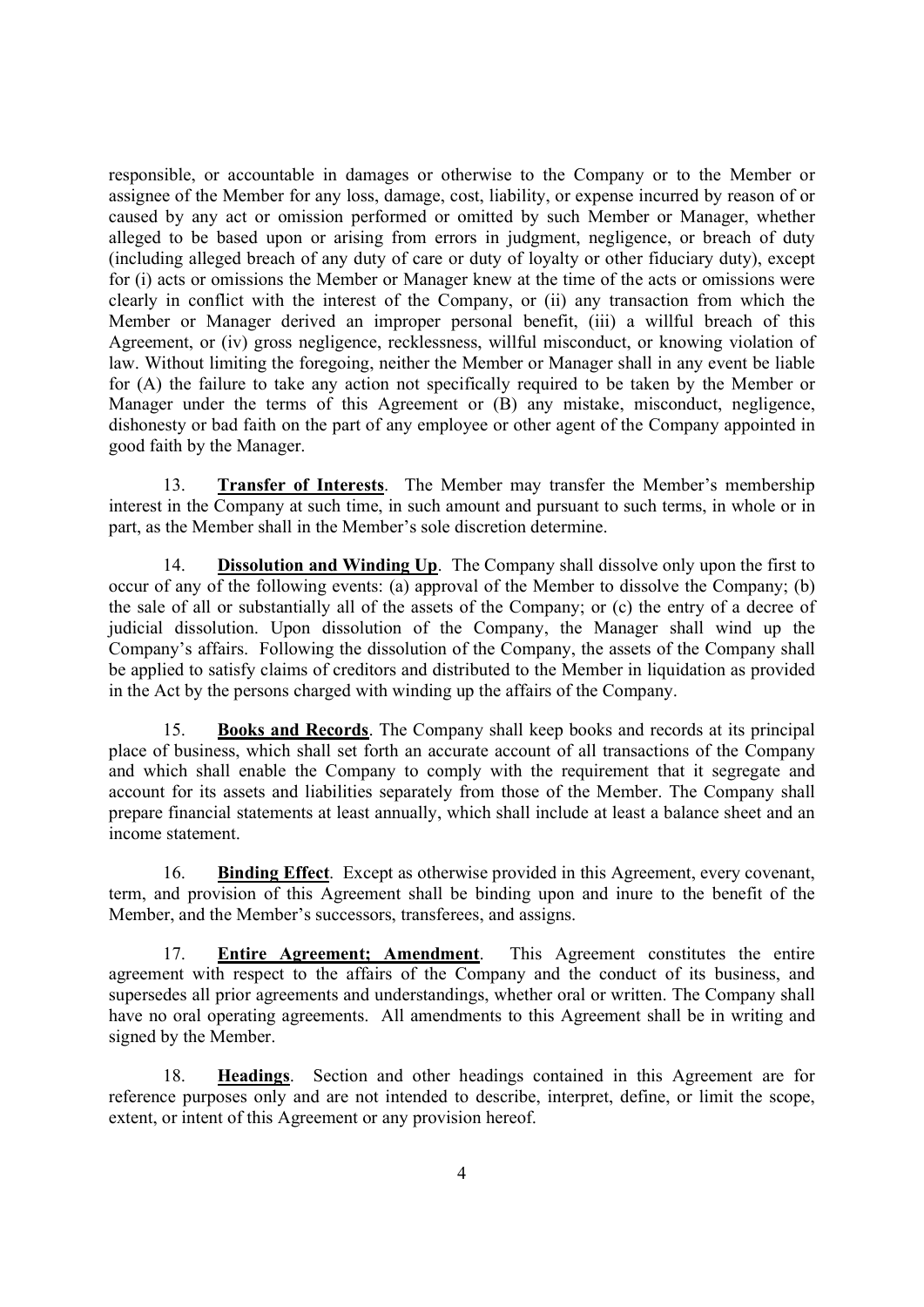19. Severability. Every provision of this Agreement is intended to be severable. If any term or provision hereof is illegal or invalid for any reason whatsoever, such illegality or invalidity shall not affect the validity or legality of the remainder of this Agreement.

20. Governing Law. The laws of the State of Michigan shall govern the validity of this Agreement, the construction and interpretation of its terms, and organization and internal affairs of the Company and the limited liability of any Manager and Member.

[Signature Page Follows]